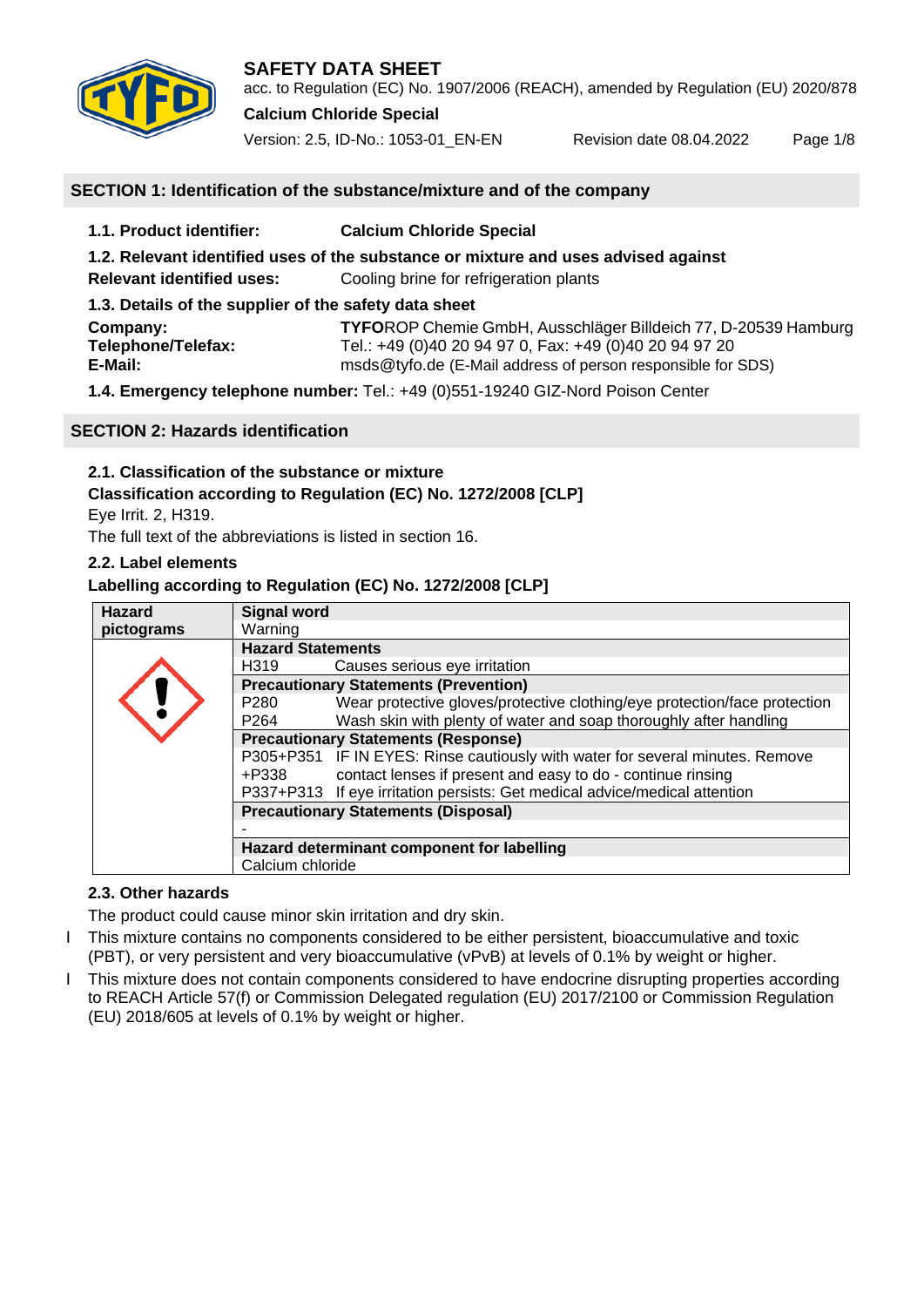

# **SAFETY DATA SHEET** acc. to Regulation (EC) No. 1907/2006 (REACH), amended by Regulation (EU) 2020/878

**Calcium Chloride Special**

Version: 2.5, ID-No.: 1053-01\_EN-EN Revision date 08.04.2022 Page 2/8

# **SECTION 3: Composition/information on ingredients**

# **3.2. Mixtures**

**Chemical nature:** Aqueous solutions of calcium chloride with inhibitors.

# **Components**

| <b>Substance / REACH</b>             | <b>Content</b>   | ICAS       | EC                   | <b>INDEX</b>    | Classification acc. |
|--------------------------------------|------------------|------------|----------------------|-----------------|---------------------|
| registration number                  | $N_{\rm o}$ w/wl | number     | <b>Inumber</b>       | <u>I</u> number | lto CLP             |
| Calcium chloride<br>01-2119494219-28 | $30 - 35$        | 10043-52-4 | <sup>233-140-8</sup> | 1017-013-00-2   | Eye Irrit. 2, H319  |

The full text of the abbreviations is listed in section 16.

# **SECTION 4: First aid measures**

| 4.1. Description of first aid measures |                                                                                                                                                                   |
|----------------------------------------|-------------------------------------------------------------------------------------------------------------------------------------------------------------------|
| <b>General advice:</b>                 | Remove contaminated clothing immediately.                                                                                                                         |
| <b>Protection of first-aiders:</b>     | First Aid responders should pay attention to self-protection, and<br>use the recommended personal protective equipment when the<br>potential for exposure exists. |
| If inhaled:                            | If inhaled, remove to fresh air. Get medical attention if symptoms<br>occur.                                                                                      |
| On skin contact:                       | Immediately wash thoroughly with soap and water. Get medical<br>attention if symptoms occur.                                                                      |
| On contact with eyes:                  | Wash affected eyes for at least 15 minutes under running water<br>with eyelids held open and get medical attention.                                               |
| On ingestion:                          | Immediately rinse mouth thoroughly and then drink plenty of<br>water. Do NOT induce vomiting without medical advice.<br>Get medical attention.                    |

# **4.2. Most important symptoms and effects, both acute and delayed**

## I None known.

|            | 4.3. Indication of any immediate medical attention and special treatment needed |  |
|------------|---------------------------------------------------------------------------------|--|
| Treatment: | Symptomatic treatment (decontamination, vital functions)                        |  |

# **SECTION 5: Firefighting measures**

## **5.1. Extinguishing media**

**Suitable extinguishing media:** Water spray. Alcohol-resistant foam. Dry powder. Carbon dioxide (CO<sub>2</sub>). **Unsuitableextinguishingmedia:** None known.

## **5.2. Special hazards arising from the substance or mixture**

**Specific hazards during** Exposure to combustion products may be a hazard to health. **firefighting:**

Hazardous combustion products: Fire may cause evolution of hydrogen chloride gas.

# **5.3. Advice for fire-fighters Special protective** In the event of fire, wear self-contained breathing apparatus. Use

| equipment:                                | personal protective equipment.                                                                                                                                                                                                     |
|-------------------------------------------|------------------------------------------------------------------------------------------------------------------------------------------------------------------------------------------------------------------------------------|
| <b>Specific extinguishing</b><br>methods: | Use extinguishing measures that are appropriate to local circum-<br>stances and the surrounding environment. Use water spray to<br>cool unopened containers. Remove undamaged containers from<br>fire area if it is safe to do so. |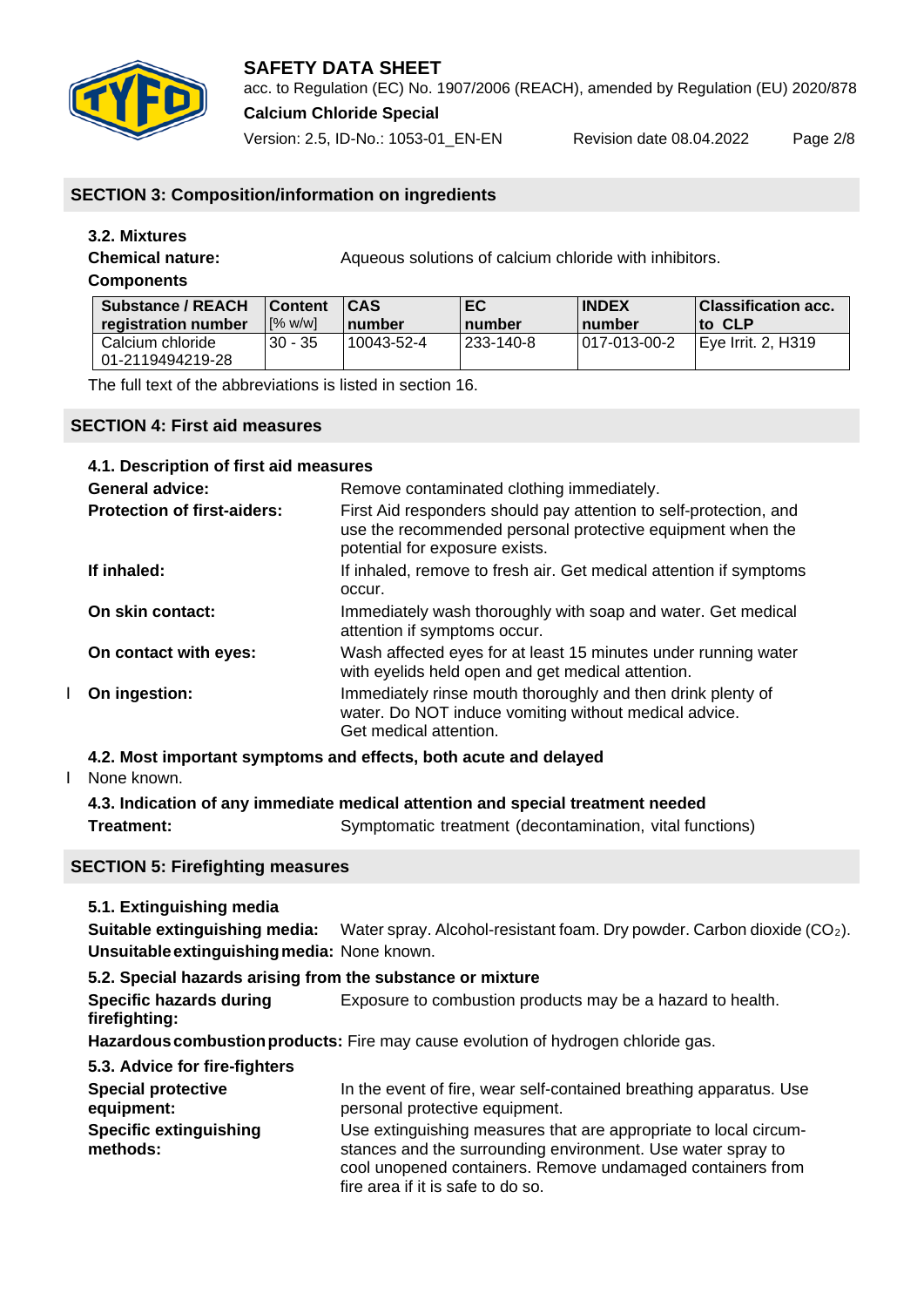

# **SAFETY DATA SHEET** acc. to Regulation (EC) No. 1907/2006 (REACH), amended by Regulation (EU) 2020/878 **Calcium Chloride Special**

Version: 2.5, ID-No.: 1053-01\_EN-EN Revision date 08.04.2022 Page 3/8

# **SECTION 6: Accidental release measures**

## **6.1. Personal precautions, protective equipment and emergency procedures**

**Personal precautions:** Use personal protective equipment. Follow safe handling advice and personal protective equipment recommendations.

## **6.2. Environmental precautions**

Discharge into the environment must be avoided. Prevent further leakage or spillage if safe to do so. Prevent spreading over a wide area (e.g. by containment or oil barriers). Retain and dispose of contaminated wash water. Local authorities should be advised if significant spillages cannot be contained.

## **6.3. Methods and material for containment and cleaning up**

| Methods for cleaning up: | Soak up with inert absorbent material. For large spills, provide dyking<br>or other appropriate containment to keep material from spreading. If<br>dyked material can be pumped, store recovered material in appropri-<br>ate container. Clean up remaining materials from spill with suitable<br>absorbent. Local or national regulations may apply to releases and<br>disposal of this material, as well as those materials and items em-<br>ployed in the cleanup of releases. You will need to determine which<br>regulations are applicable. Sections 13 and 15 provide information<br>regarding certain local or national requirements. |
|--------------------------|-----------------------------------------------------------------------------------------------------------------------------------------------------------------------------------------------------------------------------------------------------------------------------------------------------------------------------------------------------------------------------------------------------------------------------------------------------------------------------------------------------------------------------------------------------------------------------------------------------------------------------------------------|
| 6.4. Reference to other  | See sections 7, 8, 11, 12 and 13.                                                                                                                                                                                                                                                                                                                                                                                                                                                                                                                                                                                                             |

**sections:** 

# **SECTION 7: Handling and storage**

## **7.1. Precautions for safe handling**

| <b>Technical measures:</b><br><b>Local/total ventilation:</b>     | See Engineering measures in section 8.<br>Use only with adequate ventilation.                                                                                                                |
|-------------------------------------------------------------------|----------------------------------------------------------------------------------------------------------------------------------------------------------------------------------------------|
| Advice on safe<br>handling:                                       | Avoid contact with skin and eyes. Handle in accordance with<br>good industrial hygiene and safety practice. Take care to pre-<br>vent spills, waste and minimize release to the environment. |
| Advice on protection against<br>fire and explosion:               | Observe the general rules of industrial fire protection.                                                                                                                                     |
| <b>Hygiene measures:</b>                                          | When using do not eat, drink or smoke. Wash contaminated<br>clothing before re-use.                                                                                                          |
| 7.2. Conditions for safe storage, including any incompatibilities |                                                                                                                                                                                              |
| <b>Requirements for storage</b><br>areas and containers:          | Store containers tightly sealed in a cool, dry and well ventilated<br>place. Store in accordance with the particular national regulations.                                                   |
| Advice on common<br>storage:                                      | Do not store with acids and oxidising agents. Keep away from food,<br>beverages and animal feedstuffs.                                                                                       |
| 7.3. Specific end uses                                            |                                                                                                                                                                                              |

For the relevant identified uses listed in section 1 the advice mentioned in this section 7 is to be observed.

# **SECTION 8: Exposure control/personal protection**

## **8.1. Control parameters**

## **Components with occupational exposure limits**

Contains no substances with occupational exposure limit values.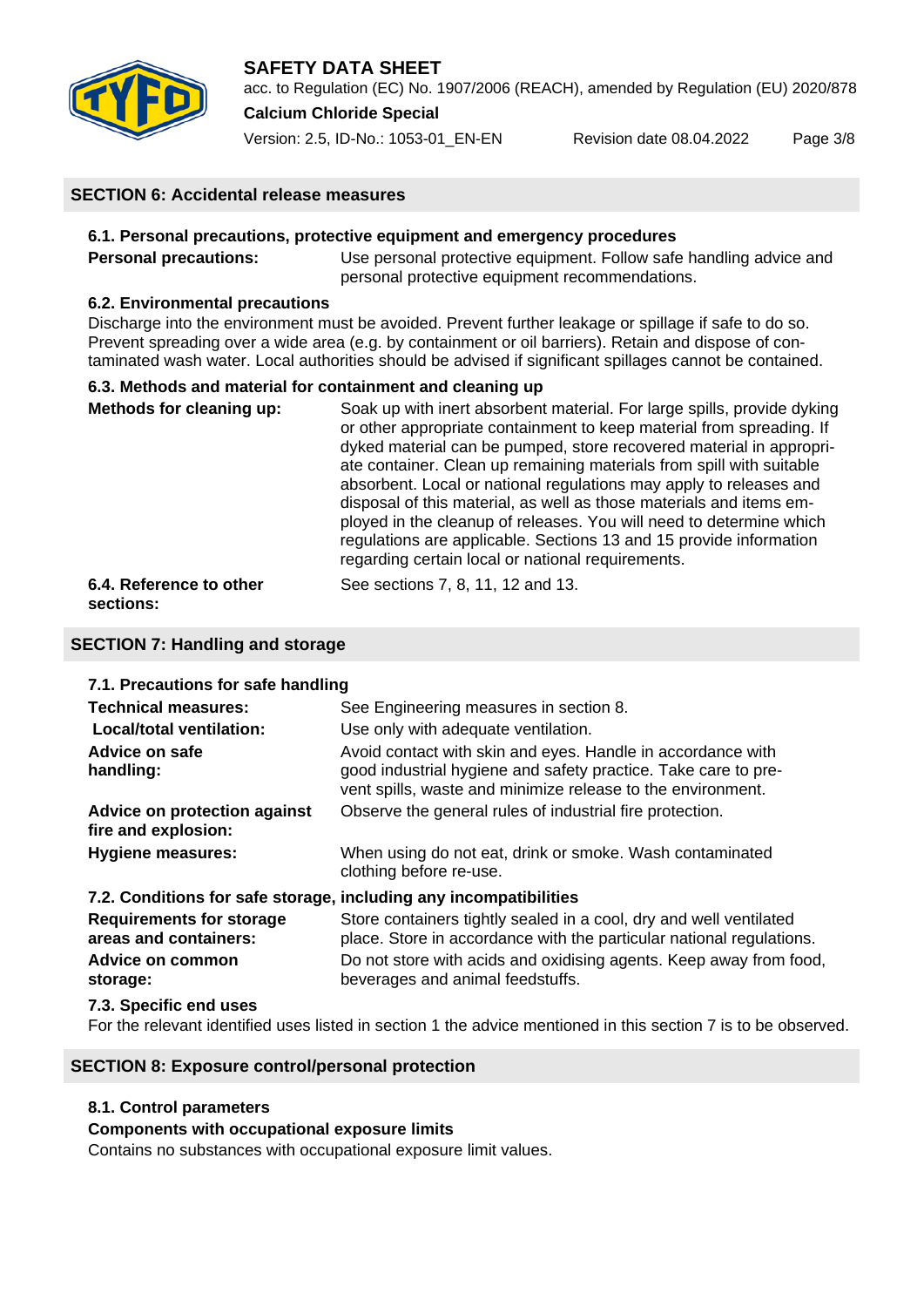

acc. to Regulation (EC) No. 1907/2006 (REACH), amended by Regulation (EU) 2020/878 **Calcium Chloride Special**

Version: 2.5, ID-No.: 1053-01\_EN-EN Revision date 08.04.2022 Page 4/8

# **SECTION 8: Exposure control/personal protection**

# **DNEL values - information on component Calcium chloride**

| End use        | <b>Exposure routes</b> | <b>Potential health effects</b> | Value                 |
|----------------|------------------------|---------------------------------|-----------------------|
| Workers        | Inhalation             | Long-term local effects         | 5 mg/m $3$            |
| <b>Workers</b> | Inhalation             | Short-term local effects        | 10 mg/m $3$           |
| Consumers      | Inhalation             | Long-term local effects         | 2.5 mg/m <sup>3</sup> |
| Consumers      | Inhalation             | Short-term local effects        | 5 mg/m $3$            |

# **8.2. Exposure controls**

**Personal protective equipment**

**Engineering measures:** Ensure adequate ventilation, especially in confined areas. Minimize workplace exposure concentrations.

| Eye protection:                | Safety glasses with side-shields (frame goggles, e.g. EN 166).                                                                                                                                                                                                                                                                                                                                                                                                                                                                                      |
|--------------------------------|-----------------------------------------------------------------------------------------------------------------------------------------------------------------------------------------------------------------------------------------------------------------------------------------------------------------------------------------------------------------------------------------------------------------------------------------------------------------------------------------------------------------------------------------------------|
| Hand protection:               | Chemical resistant protective gloves (EN 374). Material: butyl rub-<br>ber. Protective index 6. Break through time: >480 minutes. Glove<br>thickness: 0.6 - 0.8 mm. Remarks: Choose gloves to protect hands<br>against chemicals depending on the concentration and quantity of<br>the hazardous substance and specific to place of work. For special<br>applications, we recommend clarifying the resistance to chemicals<br>of the aforementioned protective gloves with the manufacturer.<br>Wash hands before breaks and at the end of workday. |
| Skin and body protection:      | Wash skin thoroughly after contact.                                                                                                                                                                                                                                                                                                                                                                                                                                                                                                                 |
| <b>Respiratory protection:</b> | not necessary.                                                                                                                                                                                                                                                                                                                                                                                                                                                                                                                                      |

# **SECTION 9: Physical and chemical properties**

|   | 9.1. Information on basic physical and chemical properties        |                             |                |
|---|-------------------------------------------------------------------|-----------------------------|----------------|
|   | Appearance:                                                       | liquid.                     |                |
|   | Colour:                                                           | colourless to light yellow. |                |
|   | Odour:                                                            | odourless.                  |                |
|   | <b>Odour threshold:</b>                                           | No data available.          |                |
|   | <b>Solidification temperature:</b>                                | ca. -21 °C.                 | (DIN ISO 3016) |
|   | Initial boiling point/boiling range:                              | $>100$ °C.                  | (ASTM D 1120)  |
|   | <b>Evaporation rate:</b>                                          | No data available.          |                |
|   | Flammability (solid, gas):                                        | not applicable.             |                |
|   | <b>Upper explosion limit:</b>                                     | not applicable.             |                |
|   | Lower explosion limit:                                            | not applicable.             |                |
|   | Flash point:                                                      | not applicable.             |                |
|   | Ignition temperature:                                             | not applicable.             |                |
|   | <b>Decomposition temperature:</b>                                 | No data available.          |                |
|   | pH value (20 $°C$ ):                                              | $8.5 - 9.0.$                |                |
|   | Viscosity (dynamic, 20 °C):                                       | ca. $6.1$ mPa $\cdot$ s.    | (DIN 51562)    |
|   | Solubility:                                                       | Water solubility: soluble.  |                |
|   | Partition coefficient n-octanol/H <sub>2</sub> O: not applicable. |                             |                |
|   | Vapour pressure (20 °C):                                          | ca. 20 hPa.                 | (calculated)   |
|   | Density (20 °C):                                                  | ca. 1.34 $g/cm3$ .          | (DIN 51757)    |
|   | Vapour density:                                                   | No data available.          |                |
| L | <b>Particle properties:</b>                                       | not applicable.             |                |
|   | 9.2. Other informatiom                                            |                             |                |
| L | 9.2.1. Information with regard to physical hazard classes         |                             |                |
|   | <b>Oxidizing properties:</b>                                      | not oxidizing.              |                |
|   | <b>Explosive properties:</b>                                      | not explosive.              |                |
| L | 9.2.2. Other safety characteristics                               |                             |                |
|   | No further information.                                           |                             |                |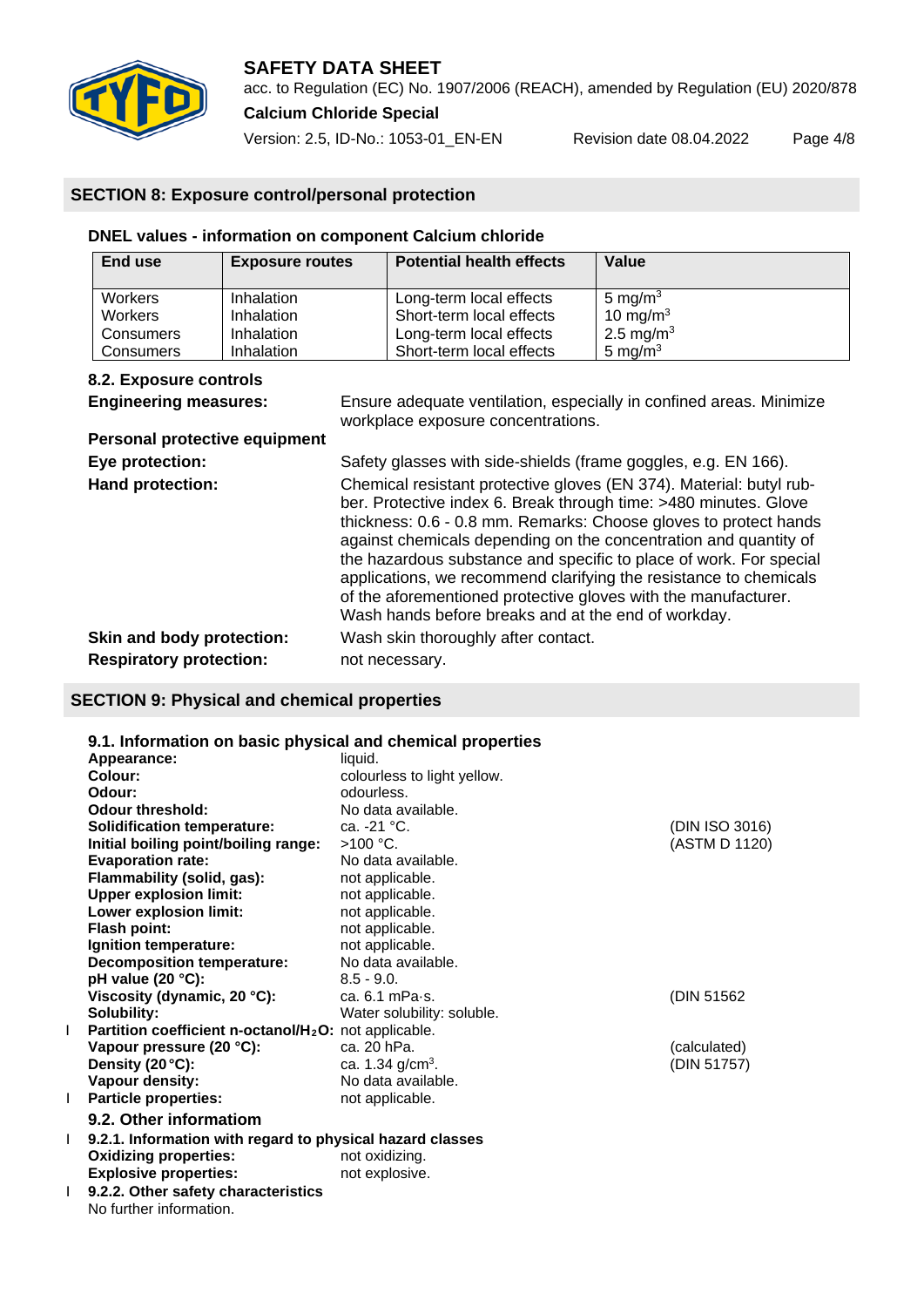

acc. to Regulation (EC) No. 1907/2006 (REACH), amended by Regulation (EU) 2020/878 **Calcium Chloride Special**

Version: 2.5, ID-No.: 1053-01\_EN-EN Revision date 08.04.2022 Page 5/8

# **SECTION 10: Stability and reactivity**

| 10.1. Reactivity:                              | No hazardous reactions if stored and handled as prescribed/indicated.                   |
|------------------------------------------------|-----------------------------------------------------------------------------------------|
| 10.2. Chemical stability:                      | The product is stable if stored and handled as prescribed/indicated.                    |
| 10.3. Possibility of hazard-<br>ous reactions: | No hazardous reactions if stored and handled as prescribed/indicated.                   |
| 10.4. Conditions to avoid:                     | No conditions to avoid anticipated.                                                     |
| 10.5. Incompatible materials:                  | Substances to avoid: strong reducing and oxidizing agents. Stainless<br>steel.          |
| 10.6. Hazardous decom-<br>position products:   | No hazardous decomposition products if stored and handled as pres-<br>cribed/indicated. |

# **SECTION 11: Toxicological information**

| 11.1. Information on hazard classes as defined in Regulation (EC) No. 1272/2008 |                                                                                                                                                                                                                                                                                                                                                                                                                    |  |
|---------------------------------------------------------------------------------|--------------------------------------------------------------------------------------------------------------------------------------------------------------------------------------------------------------------------------------------------------------------------------------------------------------------------------------------------------------------------------------------------------------------|--|
| <b>Information on likely</b><br>routes of exposure:                             | Inhalation. Skin contact. Ingestion. Eye contact.                                                                                                                                                                                                                                                                                                                                                                  |  |
| <b>Acute toxicity:</b>                                                          | Not classified based on available information.<br>Information on component Calcium chloride: Acute oral toxicity: LD50<br>(Rat): 2301 mg/kg, method: OECD test guideline 401. Symptoms: Af-<br>ter uptake of large quantities: Stomach/intestinal disorders. Acute in-<br>halation toxicity: No data available. Symptoms: Possible damages:<br>mucosal irritations. Acute dermal toxicity: LD50 (Rat): 2630 mg/kg. |  |
| Skin corrosion/<br>irritation:                                                  | Not classified based on available information.<br>Information on component Calcium chloride: No skin irritation<br>(Rabbit), method: OECD test guideline 404.                                                                                                                                                                                                                                                      |  |
| Serious eye damage/<br>eye irritation:                                          | Causes serious eye irritation.<br>Information on component Calcium chloride: Irritating to eyes,<br>(Rabbit), method: OECD test guideline 405.                                                                                                                                                                                                                                                                     |  |
| <b>Respiratory or skin</b><br>sensitisation:                                    | Skin sensitisation: Not classified based on available information.<br>Respiratory sensitisation: Not classified based on available<br>information.<br>Information on component Calcium chloride: Skin contact: not<br>sensitising (Guinea pig), method: OECD test guideline 406.                                                                                                                                   |  |
| Germ cell mutagenicity:                                                         | Not classified based on available information.                                                                                                                                                                                                                                                                                                                                                                     |  |
| Carcinogenicity:                                                                | Not classified based on available information.                                                                                                                                                                                                                                                                                                                                                                     |  |
| <b>Reproductive toxicity:</b>                                                   | Not classified based on available information.                                                                                                                                                                                                                                                                                                                                                                     |  |
| Specific target organ toxi-<br>city (single exposure):                          | Not classified based on available information.                                                                                                                                                                                                                                                                                                                                                                     |  |
| Specific target organ toxi-<br>city (repeated exposure):                        | Not classified based on available information.                                                                                                                                                                                                                                                                                                                                                                     |  |
| <b>Repeated dose toxicity:</b>                                                  | Not classified based on available information.                                                                                                                                                                                                                                                                                                                                                                     |  |
| <b>Aspiration toxicity:</b>                                                     | Not classified based on available information.                                                                                                                                                                                                                                                                                                                                                                     |  |
|                                                                                 |                                                                                                                                                                                                                                                                                                                                                                                                                    |  |

# I **11.2. Information on other hazards**

Ӏ **Endocrine disrupting properties**

This mixture does not contain components considered to have endocrine disrupting properties according to REACH Article 57(f) or Commission Delegated regulation (EU) 2017/2100 or Commission Regulation (EU) 2018/605 at levels of 0.1% by weight or higher.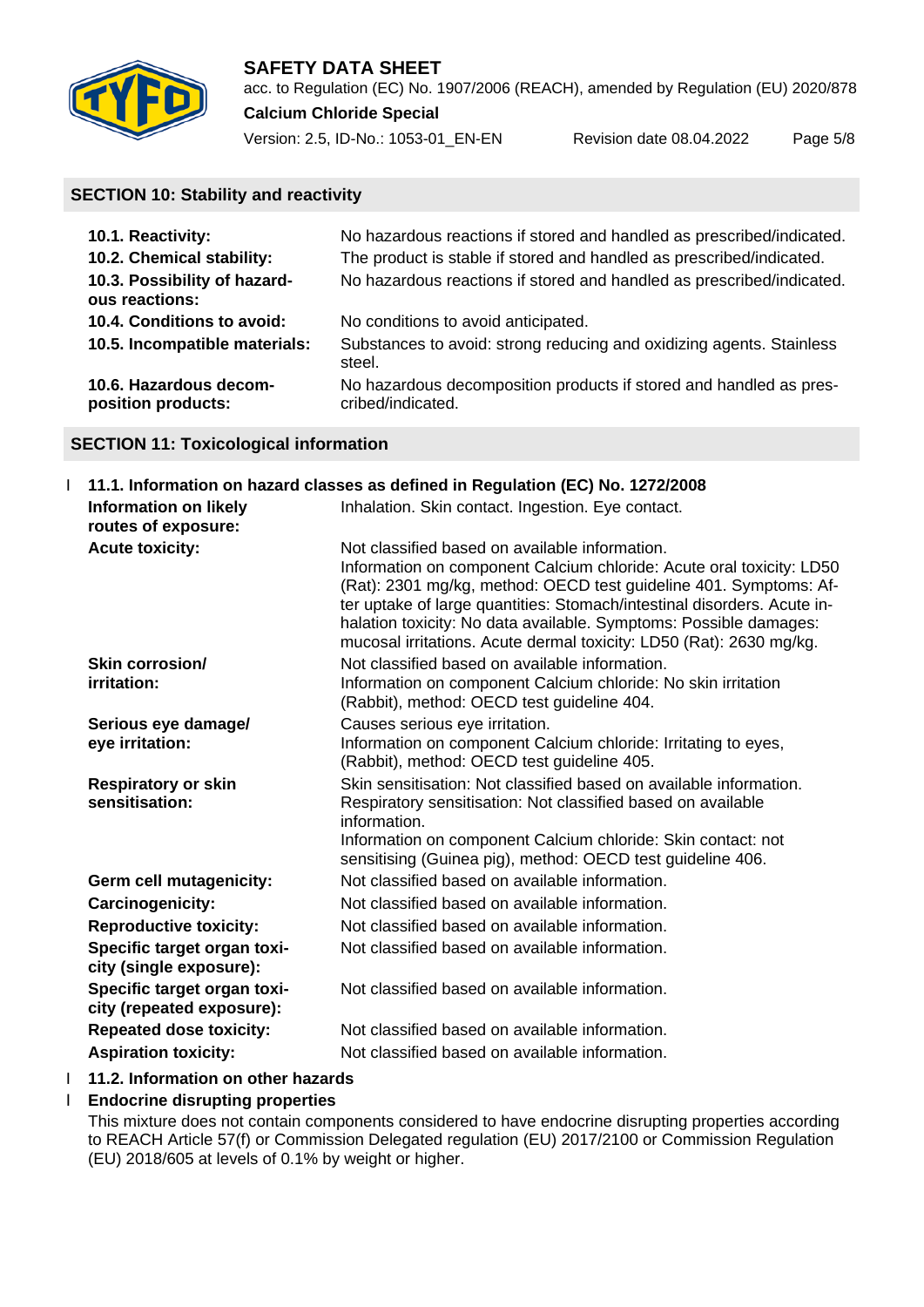

acc. to Regulation (EC) No. 1907/2006 (REACH), amended by Regulation (EU) 2020/878 **Calcium Chloride Special**

Version: 2.5, ID-No.: 1053-01\_EN-EN Revision date 08.04.2022 Page 6/8

# **SECTION 12: Ecological information**

# **12.1. Toxicity**

# **Information on component Calcium chloride**

| <b>Toxicity to</b>                           | Value / exposure time                                                                                                                                                                                                                                                       | <b>Species</b>                                                                                                                                                                                             |  |
|----------------------------------------------|-----------------------------------------------------------------------------------------------------------------------------------------------------------------------------------------------------------------------------------------------------------------------------|------------------------------------------------------------------------------------------------------------------------------------------------------------------------------------------------------------|--|
| fish                                         | LC50: 4630 mg/l / 96 h                                                                                                                                                                                                                                                      | Pimephales promelas (Fathead minnow)                                                                                                                                                                       |  |
| daphnia and other<br>aquatic invertebrates   | LC50: 2400 mg/l / 48 h                                                                                                                                                                                                                                                      | Daphnia magna (Water flea)<br>Method: OECD test guideline 202                                                                                                                                              |  |
| algae                                        | EC50: 2900 mg/l / 72 h                                                                                                                                                                                                                                                      | Pseudokirchneriella subcapitata (Green algae)<br>Method: OECD test guideline 201                                                                                                                           |  |
| 12.2. Persistence and<br>degradability:      | not applicable.                                                                                                                                                                                                                                                             |                                                                                                                                                                                                            |  |
| 12.3. Bioaccumulative<br>potential:          | not applicable.                                                                                                                                                                                                                                                             |                                                                                                                                                                                                            |  |
| 12.4. Mobility in soil:                      | No data available.                                                                                                                                                                                                                                                          |                                                                                                                                                                                                            |  |
| 12.5. Results of PBT and<br>vPvB assessment: |                                                                                                                                                                                                                                                                             | This mixture contains no components considered to be either per-<br>sistent, bioaccumulative and toxic (PBT), or very persistent and very<br>bioaccumulative (vPvB) at levels of 0.1% by weight or higher. |  |
| 12.6. Endocrine disrupt-<br>ing properties:  | This mixture does not contain components considered to have endo-<br>crine disrupting properties according to REACH Article 57(f) or Com-<br>mission Delegated regulation (EU) 2017/2100 or Commission Reg-<br>ulation (EU) 2018/605 at levels of 0.1% by weight or higher. |                                                                                                                                                                                                            |  |
| 12.7. Other adverse effects:                 | No data available.                                                                                                                                                                                                                                                          |                                                                                                                                                                                                            |  |

# **SECTION 13: Disposal considerations**

# **13.1. Waste treatment methods**

| <b>Product:</b>                | Do not allow to enter ground water, surface water or sewage system.<br>Dispose of in accordance with local regulations.<br>According to the European Waste Catalogue (EWC), waste code<br>numbers are not product specific, but application specific. Waste<br>code numbers are to be assigned by the user in discussion with<br>the manufacturer / the disposer / the competent authority.<br>Recommended EWC No.: 16 01 14* - antifreeze fluids containing<br>hazardous substances. |
|--------------------------------|---------------------------------------------------------------------------------------------------------------------------------------------------------------------------------------------------------------------------------------------------------------------------------------------------------------------------------------------------------------------------------------------------------------------------------------------------------------------------------------|
| <b>Contaminated packaging:</b> | Dispose of as the product. Empty containers should be taken to<br>an approved waste handling site for recycling or disposal.                                                                                                                                                                                                                                                                                                                                                          |

# **SECTION 14: Transport information**

 $\overline{1}$ 

|                                | ADR/<br><b>RID</b> | <b>ADN</b>                                                        | <b>IMDG</b> | <b>IATA/</b><br><b>ICAO</b> |
|--------------------------------|--------------------|-------------------------------------------------------------------|-------------|-----------------------------|
|                                |                    | Not classified as a dangerous good under<br>transport regulations |             |                             |
| 14.1. UN number or ID number   |                    |                                                                   |             |                             |
| 14.2. UN proper shipping name  |                    |                                                                   |             |                             |
| 14.3. Transport hazard classes |                    |                                                                   |             |                             |
| 14.4. Packing group            |                    |                                                                   |             |                             |
| 14.5. Environmental hazards    |                    |                                                                   |             |                             |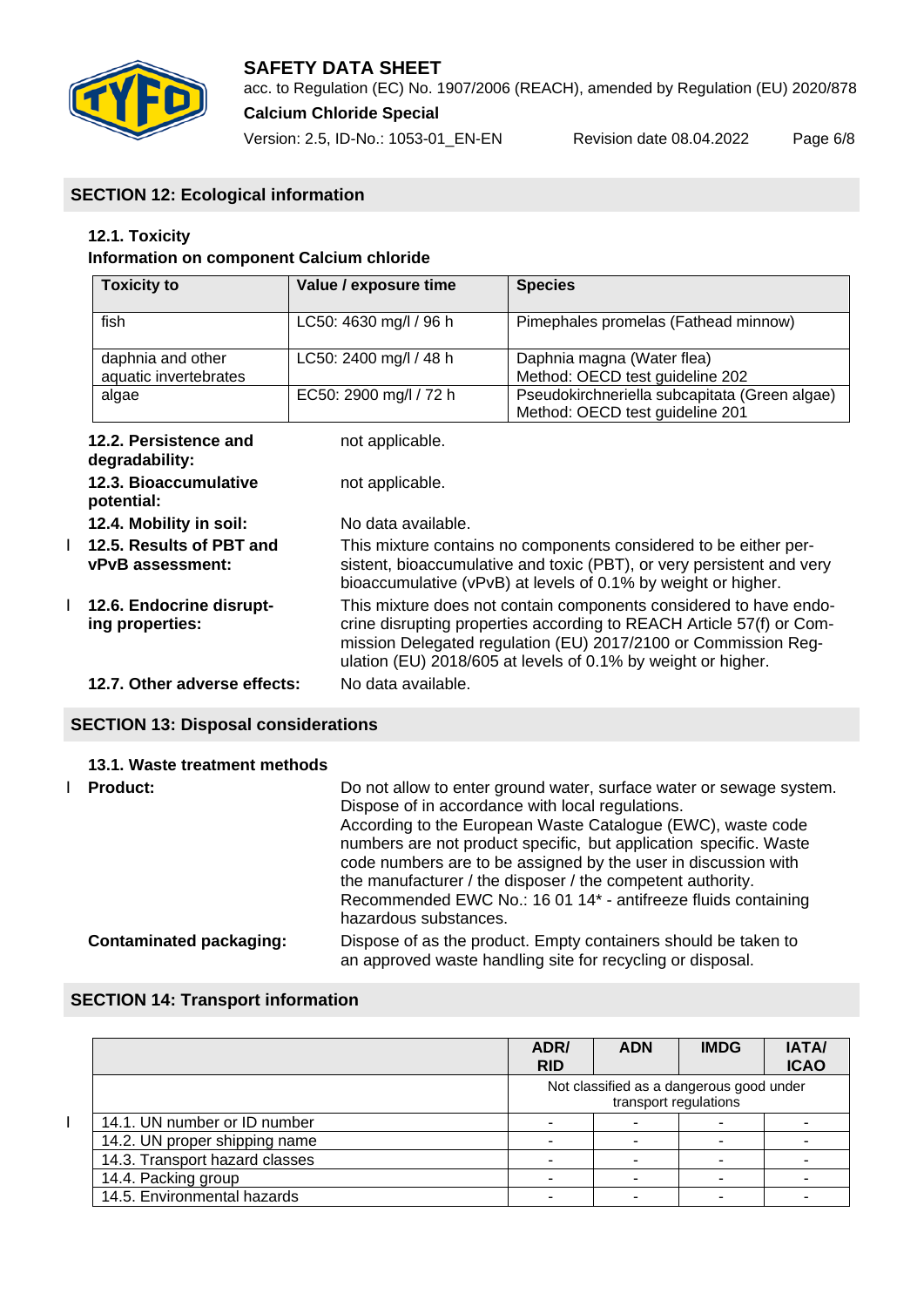

# **SAFETY DATA SHEET** acc. to Regulation (EC) No. 1907/2006 (REACH), amended by Regulation (EU) 2020/878

**Calcium Chloride Special**

Version: 2.5, ID-No.: 1053-01\_EN-EN Revision date 08.04.2022 Page 7/8

# **SECTION 14: Transport information**

# **14.6. Special precautions for user**

- Ӏ See sections 6, 7, and 8.
- Ӏ **14.7. Maritime transport in bulk according to IMO instruments** Not applicable.

# **SECTION 15: Regulatory information**

## **15.1. Safety, health and environmental regulations/legislation specific for the substance/mixture**

|   | <b>EU Regulations</b>                                                                                                                                        | <b>Remark</b>  |
|---|--------------------------------------------------------------------------------------------------------------------------------------------------------------|----------------|
|   | Regulation (EC) No. 649/2012 of the European Parliament and the Council<br>concerning the export and import                                                  | Not applicable |
| L | REACH - Restrictions on the manufacture, placing on the market and use of<br>certain dangerous substances, preparations and articles (Annex XVII)            | Not applicable |
|   | REACH - Candidate List of Substances of Very High Concern for Authorisation<br>(Article 59)                                                                  | Not applicable |
| L | REACH - List of substances subject to authorisation (Annex XIV)                                                                                              | Not applicable |
|   | Regulation (EC) No. 1005/2009 on substances that deplete the ozone layer                                                                                     | Not applicable |
|   | Regulation (EC) No. 850/2004 on persistent organic pollutants                                                                                                | Not applicable |
|   | Seveso III - Directive 2012/18/EU of the European Parliament and of the Coun-<br>cil on the control of major-accident hazards involving dangerous substances | Not applicable |

## **Other regulations**

No further information.

## **15.2. Chemical Safety Assessment**

A Chemical Safety Assessment was not carried out for the product.

# **SECTION 16: Other information**

| Full text of the abbreviations of classifications and H-Statements used in sections 2 and 3 |                                                                                                                               |  |  |  |
|---------------------------------------------------------------------------------------------|-------------------------------------------------------------------------------------------------------------------------------|--|--|--|
| Eye Irrit. 2                                                                                | Eye irritation, Category 2                                                                                                    |  |  |  |
| H <sub>3</sub> 19                                                                           | Causes serious eye irritation                                                                                                 |  |  |  |
|                                                                                             | Other abbreviations used in this safety data sheet in alphabetical order                                                      |  |  |  |
| <b>ADN</b>                                                                                  | European agreement concerning the international carriage of dangerous<br>goods by inland waterways                            |  |  |  |
| <b>ADR</b>                                                                                  | European agreement concerning the international carriage of dangerous<br>goods by road                                        |  |  |  |
| ASTM                                                                                        | American Society for Testing and Materials                                                                                    |  |  |  |
| CAS number                                                                                  | <b>Chemical Abstracts Service number</b>                                                                                      |  |  |  |
| <b>CLP</b>                                                                                  | Regulation (EC) No. 1272/2008 on classification, labeling and packaging<br>of chemical substances and mixtures                |  |  |  |
| <b>DIN</b>                                                                                  | German Institute for Standardisation/German Industrial Standard                                                               |  |  |  |
| <b>DNEL</b>                                                                                 | Derived No Effect Level                                                                                                       |  |  |  |
| EC50                                                                                        | <b>Median Effective Concentration</b>                                                                                         |  |  |  |
| EC number                                                                                   | EINECS number (European Inventory of Existing Substances) or ELINCS<br>number (European List of Notified Chemical Substances) |  |  |  |
| <b>IATA</b>                                                                                 | International Air Transport Association                                                                                       |  |  |  |
| <b>ICAO</b>                                                                                 | International Civil Aviation Organization                                                                                     |  |  |  |
| <b>IMDG</b>                                                                                 | International Maritime Dangerous Goods Code                                                                                   |  |  |  |